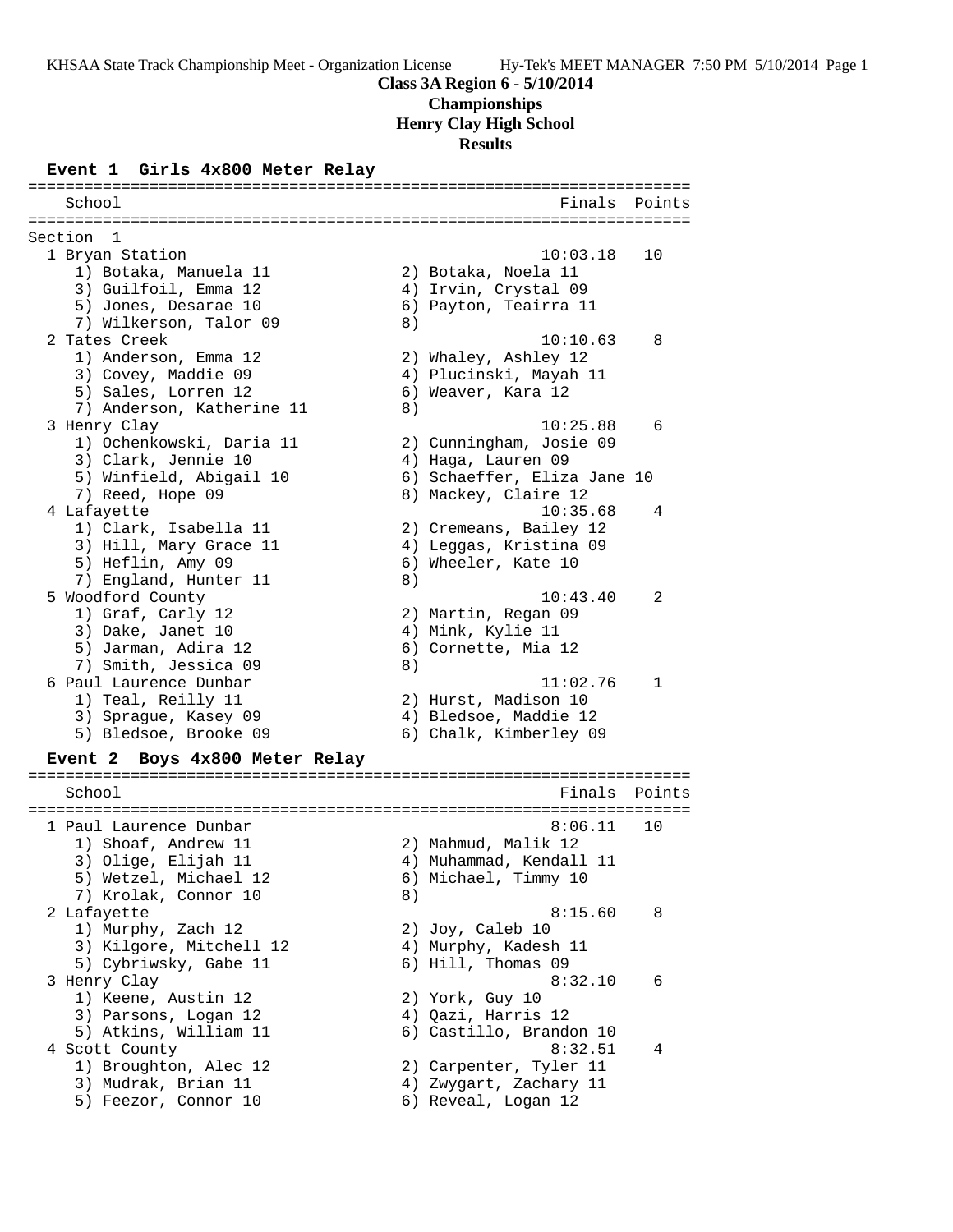# **Championships**

## **Henry Clay High School**

#### **Results**

### **....Event 2 Boys 4x800 Meter Relay**

| 7) Graham, Matthew 12     | 8)                      |
|---------------------------|-------------------------|
| 5 George Rogers Clark     | 2<br>8:36.86            |
| 1) Barnett, Aaron 11      | 2) Barnett, Alan 11     |
| 3) Brookshire, Grayson 12 | 4) Burchett, Logan 12   |
| 5) Burris, Brandon 12     | 6) Busby, Thomas 12     |
| 7) Morris, Randy 10       | 8) Petrey, Ben 12       |
| 6 Bryan Station           | 8:38.98<br>$\mathbf{1}$ |
| 1) Byrd, Dorian 11        | 2) Owens, Harrison 09   |
| 3) Rhodes, John 11        | 4) Mwambayi, Joel 10    |
| 5) Oqbulu, Bolaji 11      | 6) Jones, Ryan 11       |
| 7) Macias, Miquel 09      | 8) Tran, Daominh 11     |
| 7 Tates Creek             | 9:27.13                 |
| 1) Ranseen, Robert 09     | 2) Castleberry, Adam 09 |
| 3) White, Preston 12      | 4) Hafley, Ian 12       |
| 5) Carter, Andrew 12      | 6) Spraque, Kyle 10     |
| 7) Dingle, Noel 09        | 8)                      |
| 8 Montgomery County       | 9:45.70                 |
| 1) Charles, Caleb 09      | 2) Ortiz, Cruz 10       |
| 3) Jackson, Connor 11     | 4) Mcquire, Ryan 12     |
| 5) Charles, Chris 12      | 6) Hillard, Joe 09      |
| 7) Gagle, Hogan 12        | 8)                      |
| 9 Anderson County         | 10:33.50                |
| 1) Beasmore, Chris 09     | 2) Borwig, Blake 09     |
| 3) Gettlefinger, Abram 09 | 4) Franklin, Brian 10   |
| 5) Brumley, Jacob 12      | 6) Peyton, Cameron 11   |

#### **Event 3 Girls 100 Meter Hurdles**

======================================================================= Year School **Finals** Points ======================================================================= 1 Grange, Kayla 10 Lafayette 17.69 2 2 Shkraba, Angelica 12 Montgomery County 19.00 3 Anthony, Sundhya 09 Tates Creek 19.09 4 Crowe, Jorden 09 Woodford County 19.46 5 Johnson, Antonea 12 Paul Dunbar 19.78 6 Geittmann, Heidi 10 George Rogers Clark 21.04 7 Risager-Schmidt, Karolin 11 Woodford County 24.70 Section 2 1 Bloomfield, Catherine 12 Bryan Station 16.28 10 2 Harris, Kaleshia 10 Paul Dunbar 16.33 8 3 Fish, Katherine 09 Henry Clay 17.26 6 4 Sims, Alorra 09 Anderson County 17.31 4 5 Jones, Holly 10 Lafayette 18.29 1 6 Boggess, Kylie 09 Anderson County 19.34 7 Steffen, LiAnna 08 Scott County 19.87 **Event 4 Boys 110 Meter Hurdles** ======================================================================= Name The Year School Team Points Points ======================================================================= Section 1 1 Russell, Brayden 11 Anderson County 17.89 1 2 Camp, Jesse 12 George Rogers Clark 18.73

3 Edge, Braxton 10 Paul Dunbar 18.96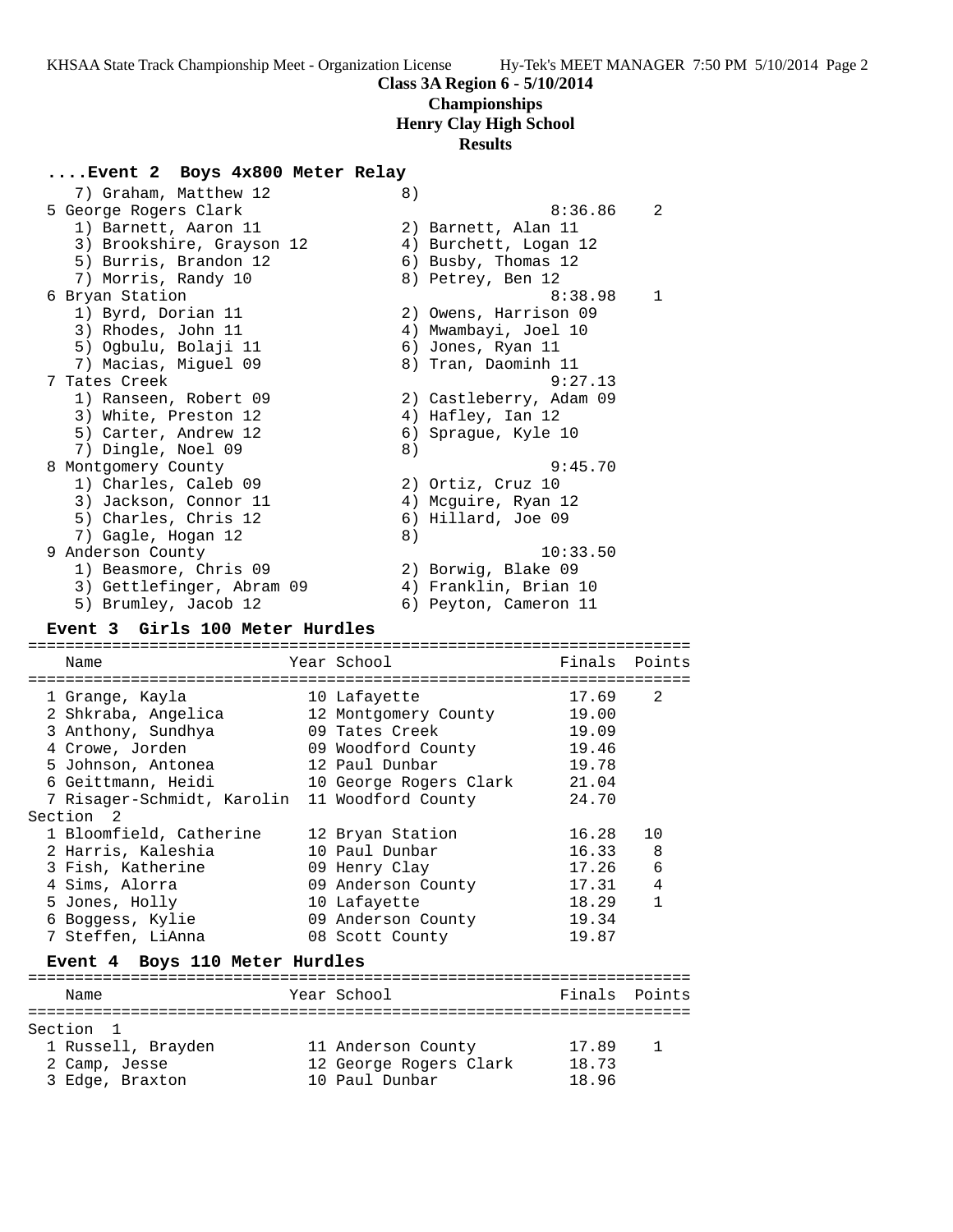# **Class 3A Region 6 - 5/10/2014 Championships Henry Clay High School**

**Results**

| Event 4 Boys 110 Meter Hurdles |  |  |                              |                        |       |               |
|--------------------------------|--|--|------------------------------|------------------------|-------|---------------|
| 4 Burris, Brandon              |  |  |                              | 12 George Rogers Clark | 19.38 |               |
| 5 Hirohama, Keita              |  |  |                              | 09 Lafayette           | 19.46 |               |
| 6 Lamb, Nick                   |  |  |                              | 09 Woodford County     | 20.87 |               |
| 7 Frances, Collin              |  |  |                              | 09 Montgomery County   | 21.28 |               |
| Section <sub>2</sub>           |  |  |                              |                        |       |               |
| 1 McCall, Isaiah               |  |  |                              | 09 Bryan Station       | 16.66 | 10            |
| 2 Stone, Benton                |  |  |                              | 10 Tates Creek         | 16.66 | -8            |
| 3 Howard, Desmond              |  |  |                              | 11 Bryan Station       | 16.74 | 6             |
| 4 Leppo, Charlie               |  |  |                              | 10 Paul Dunbar         | 16.84 | 4             |
| 5 Duncan, Connor               |  |  |                              | 10 Anderson County     | 17.76 | 2             |
| 6 Black, Austin                |  |  |                              | 12 Henry Clay          | 18.04 |               |
| 7 Phillips, Noah               |  |  |                              | 09 Lafayette           | 18.32 |               |
| Event 5 Girls 100 Meter Dash   |  |  |                              |                        |       |               |
| Name                           |  |  |                              | Year School            |       | Finals Points |
|                                |  |  |                              |                        |       |               |
| Section 1                      |  |  |                              |                        |       |               |
| 1 Mckee, Natasha               |  |  |                              | 09 Woodford County     | 16.05 |               |
| 2 Portwood, MacKenzie          |  |  |                              | 12 George Rogers Clark | 16.56 |               |
| 3 Charles, Megan<br>Section 2  |  |  |                              | 11 George Rogers Clark | 17.04 |               |
| 1 Henderson, Cierra            |  |  |                              | 12 Henry Clay          | 14.06 |               |
| 2 Taylor, Oasya                |  |  |                              | 09 Tates Creek         | 14.51 |               |
| 3 Reece, Ellie                 |  |  |                              | 09 Lafayette           | 14.63 |               |
| 4 Herron, Bethany              |  |  |                              | 12 Woodford County     | 14.94 |               |
| 5 Ransdell, Izzy               |  |  |                              | 10 Anderson County     | 15.32 |               |
| 6 Gritton, Summer              |  |  |                              | 10 Anderson County     | 15.66 |               |
| Section 3                      |  |  |                              |                        |       |               |
| 1 Raglin, Brooke               |  |  |                              | 09 Bryan Station       | 12.49 | 10            |
| 2 Barber, Natavia              |  |  |                              | 12 Tates Creek         | 12.79 | 8             |
| 3 Gay, Trinity                 |  |  |                              | 07 Scott County        | 12.79 | 6             |
| 4 Lyvers, Shania               |  |  |                              | 12 Bryan Station       | 13.02 | 4             |
| 5 Thorn, Priscilla             |  |  |                              | 11 Scott County        | 13.25 | 2             |
| 6 Jones, Sydney                |  |  |                              | 12 Paul Dunbar         | 13.34 | $\mathbf{1}$  |
| 7 Smith, Asiah                 |  |  |                              | 10 Henry Clay          | 13.44 |               |
| 8 Edwards, Laura               |  |  |                              | 11 Paul Dunbar         | 13.72 |               |
| Event 6 Boys 100 Meter Dash    |  |  |                              |                        |       |               |
| Name                           |  |  | <b>Example 2</b> Year School |                        |       | Finals Points |
|                                |  |  |                              |                        |       |               |
| Section <sub>1</sub>           |  |  |                              |                        |       |               |
| 1 Fuller, Brandez              |  |  |                              | 10 Anderson County     | 13.58 |               |
| 2 Napier, Peyton               |  |  |                              | 09 Montgomery County   | 14.00 |               |
| 3 Robertson, Shamar            |  |  |                              | 10 George Rogers Clark | 14.08 |               |
| 4 Buck, Isaac                  |  |  |                              | 10 Paul Dunbar         | 15.01 |               |
| Section<br>-2                  |  |  |                              |                        |       |               |
| 1 Alstatt, Mason               |  |  |                              | 10 Lafayette           | 12.18 |               |
| 2 Opsal, Sakima                |  |  |                              | 10 Tates Creek         | 12.20 |               |
| 3 Crowe, Jayden                |  |  |                              | 10 Scott County        | 12.33 |               |
| 4 Joseph, Austin               |  |  |                              | 11 Montgomery County   | 12.68 |               |
| 5 Hart, Logan                  |  |  |                              | 12 Woodford County     | 12.70 |               |
| 6 Dunn, Alex                   |  |  |                              | 12 Tates Creek         | 12.87 |               |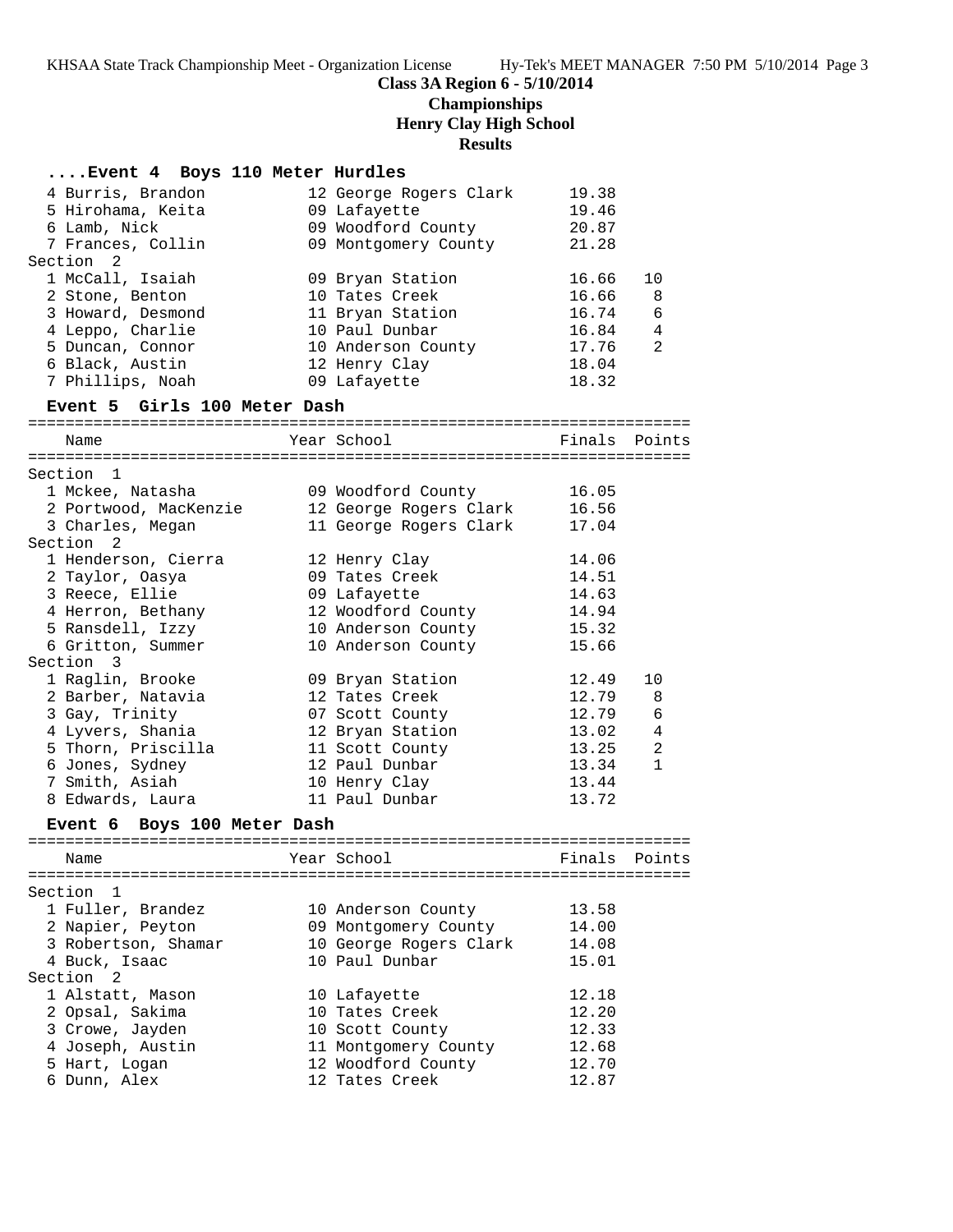## **Class 3A Region 6 - 5/10/2014 Championships Henry Clay High School Results**

# **....Event 6 Boys 100 Meter Dash**

| 7 Ashburn, Trinton<br>8 Moore, Josh<br>Section 3 | 09 Anderson County | 12 George Rogers Clark     | 12.99<br>13.59 |              |
|--------------------------------------------------|--------------------|----------------------------|----------------|--------------|
| 1 Robinson, DeQuan                               | 11 Henry Clay      |                            | 11.17          | 10           |
| 2 Robinson, Davonte                              | 10 Henry Clay      |                            | 11.20          | 8            |
| 3 Coleman, Jayshawn                              | 11 Paul Dunbar     |                            | 11.44          | 6            |
| 4 Cloyd, Lavelle                                 | 12 Bryan Station   |                            | 11.47          | 4            |
| 5 Butler, Javonte                                | 12 Lafayette       |                            | 11.61          | 2            |
| 6 Ogbulu, Bolaji                                 | 11 Bryan Station   |                            | 11.65          | $\mathbf{1}$ |
| 7 Brent, Keeshon                                 | 10 Scott County    |                            | 12.03          |              |
| 8 Maxberry, Kaine                                | 11 Woodford County |                            | 12.37          |              |
| Event 7 Girls 4x200 Meter Relay                  |                    |                            |                |              |
| School                                           |                    |                            | Finals         | Points       |
| Section 1                                        |                    |                            |                |              |
| 1 George Rogers Clark                            |                    |                            | 2:18.44        |              |
| 1) Peterson, Allie 12                            |                    | 2) Gaunce, Alyssa 09       |                |              |
| 3) Geittmann, Heidi 10                           |                    | 4) Portwood, MacKenzie 12  |                |              |
| 5) Charles, Megan 11                             |                    | 6) Mork, Emma 09           |                |              |
| Section 2                                        |                    |                            |                |              |
| 1 Bryan Station                                  |                    |                            | 1:43.16        | 10           |
| 1) Raglin, Brooke 09                             |                    | 2) Stewart, Dakesha 10     |                |              |
| 3) Wilkerson, Talor 09                           |                    | 4) Lyvers, Shania 12       |                |              |
| 5) Bond, Jokenia 09                              |                    | 6) Irvin, Crystal 09       |                |              |
| 7) Jones, Desarae 10                             |                    | 8) Wilson, Alexiah 10      |                |              |
| 2 Scott County                                   |                    |                            | 1:47.03        | 8            |
| 1) Christopher, Kena 11                          |                    | 2) Gay, Trinity 07         |                |              |
| 3) Russell, Keiarie 09                           |                    | 4) Thorn, Priscilla 11     |                |              |
| 5) Hudson, Kadee 09                              |                    | 6) Sharp, Taylor 10        |                |              |
| 7) Johnson, Jenna 09                             |                    | 8) Whitaker, Anne Marie 09 |                |              |
| 3 Tates Creek                                    |                    |                            | 1:49.45        | 6            |
| 1) Hardin, Alesia 10                             |                    | 2) Bentley, Tyanne 10      |                |              |
| 3) Hardin, Aneya 11                              |                    | 4) Dixon, Markierra 11     |                |              |
| 5) Barber, Natavia 12                            |                    | 6) Brooks, Waveney 08      |                |              |
| 7) Whaley, Ashley 12                             | 8)                 |                            |                |              |
| 4 Henry Clay                                     |                    |                            | 1:52.58        | 4            |
| 1) Hastings, Makayla 09                          |                    | 2) Burdell, Daonmonique 10 |                |              |
| 3) Wood, Brianna 10                              |                    | 4) Henderson, Cierra 12    |                |              |
| 5) Briscoe, Kelsey 12                            |                    | 6) Smith, Asiah 10         |                |              |
| 5 Lafayette                                      |                    |                            | 1:54.62        | 2            |
| 1) Grange, Kayla 10                              |                    | 2) Winn, LaTaya 09         |                |              |
| 3) Reece, Ellie 09                               |                    | 4) Winn, Nave 09           |                |              |
| 5) England, Hunter 11                            |                    | 6) Jones, Holly 10         |                |              |
| 6 Woodford County                                |                    |                            | 1:59.00        | 1            |
| 1) Grenfell, Natalie 10                          |                    | 2) Herron, Bethany 12      |                |              |
| 3) Stilwell, Brooke 10                           |                    | 4) Henninger, Sharon 11    |                |              |
| 5) Crowe, Jorden 09                              |                    | 6) Reister, Kennedy 10     |                |              |
| 7 Anderson County                                |                    |                            | 2:07.79        |              |
| 1) Boggess, Kylie 09                             |                    | 2) Ransdell, Izzy 10       |                |              |
| 3) Satterly, Abby 07                             |                    | 4) Gritton, Summer 10      |                |              |
| 5) Casciola, Grace 11                            |                    | 6) Gilkison, Trulee 09     |                |              |
| 8 Montgomery County                              |                    |                            | 2:08.13        |              |
|                                                  |                    |                            |                |              |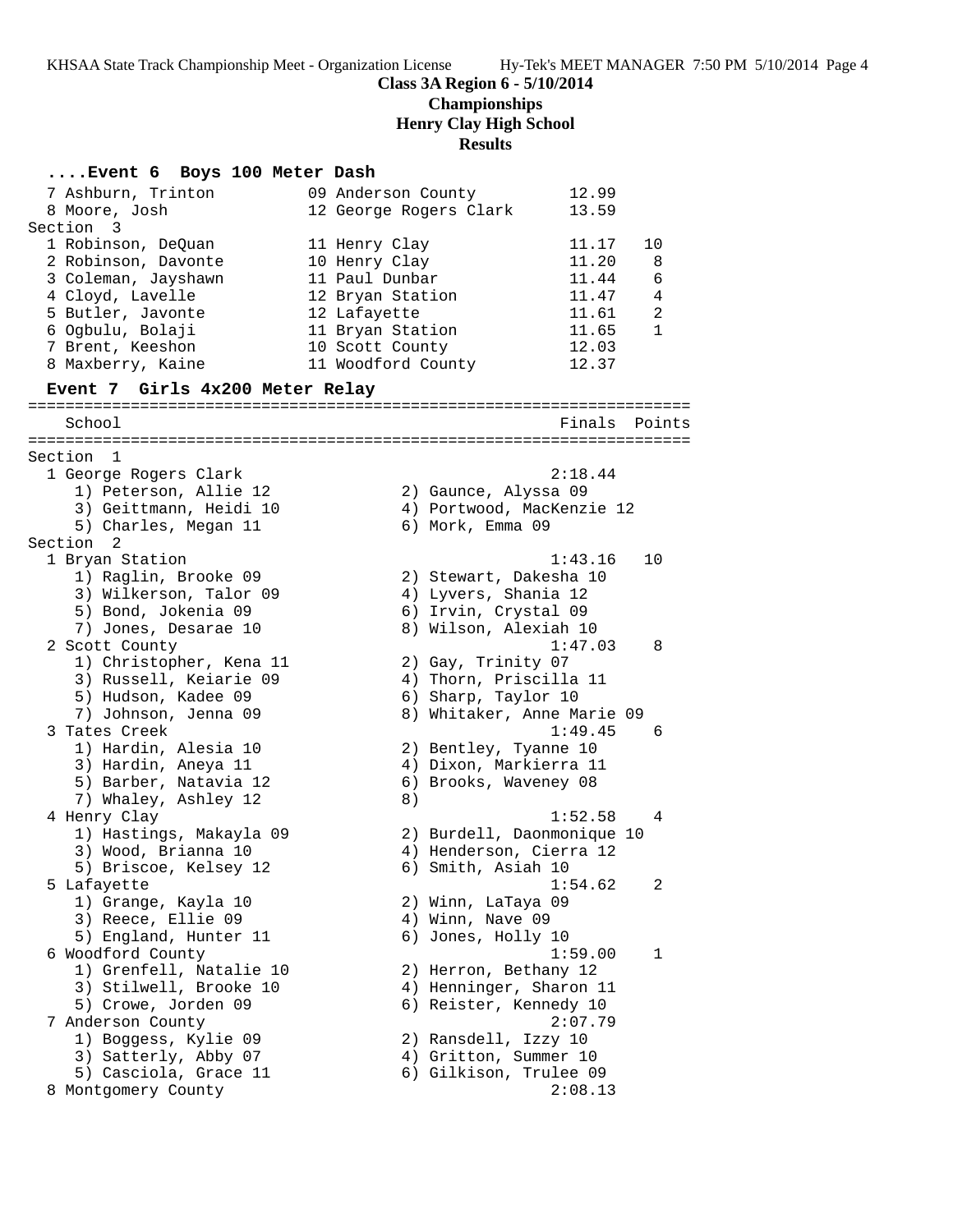### **Class 3A Region 6 - 5/10/2014**

# **Championships**

**Henry Clay High School**

### **Results**

**....Event 7 Girls 4x200 Meter Relay** 1) Peyton, Skyler 09 2) Engler, Maja 09 3) Frazier, Alicia 11 (4) Johnson, Lacey 09 5) Newkirk, Elizabeth 11 6) Bowling, Breanna 09 7) Gulley, Abigail 11 8) **Event 8 Boys 4x200 Meter Relay** ======================================================================= School Finals Points ======================================================================= Section 1<br>1 Montgomery County 1 Montgomery County 1:44.14 1) Price, Chris 10 2) Charles, Jacob 11 3) Murphy, Robert 12 (4) Botts, Aaron 12 5) Joseph, Austin 11 (6) Centers, Zach 09 7) Napier, Peyton 09 8) Risner, Richard 09 Section 2<br>1 Henry Clay 1 Henry Clay 1:29.37 10 1) James, Rhoman 11 2) Robinson, Davonte 10 3) Jackson, Davion 12 4) Robinson, DeQuan 11 5) Campbell, Dakhari 11 (6) Hugle, Sydney 11 7) Black, Austin 12 (8) 2 Bryan Station 1:32.44 8 1) Brown, Lamonte 09 2) Jones, Ryan 11 3) Ogbulu, Bolaji 11  $\qquad \qquad \qquad$  4) Johnson, Ora 12 5) Cloyd, Lavelle 12 6) Howard, Desmond 11 7) Walker, Carl 11 8) Williams, Derek 12 3 Scott County 1:35.22 6 1) Brent, Keeshon 10 2) Miller, Grayson 11 3) Hayes, Shaun 12 4) Ward, Palmer 12 5) Crowe, Jayden 10 6) Payton, Mookie 09 7) Kenny, Davonte 10 and 8) Guy, Keith 10 4 Woodford County 1:36.75 4 1) Maxberry, Kaine 11 2) Devine, Charles 11 3) Lane, Keenon 11 (4) Depp, Dwayne 09 5) Bambach, Austin 11 6) Sparks, Coleman 11 7) Mcclintock, Declan 12 and 8) Hart, Logan 12 5 Anderson County 1:37.20 2 1) Ashburn, Trinton 09 2) Duncan, Connor 10 3) Woodrow, Ethan 12 4) Moninger, Casey 11 5) Russell, Brayden 11 6) Peyton, Cameron 11 6 Lafayette 1:38.07 1 1) Alstatt, Mason 10 2) Best, Stacey 12 3) Price, Malik 09 4) Donegon, Trevon 12 5) Johnson, Ricky 10 6) Butler, Javonte 12 7) Robinson, Malik 11 and 8) Wood, Walker 09 7 Tates Creek 1:38.28 1) Grimes, Casey 12 2) Carter, Martavius 11 3) Opsal, Sakima 10  $\hskip1cm$  4) Dunn, Alex 12 5) Bacon, Tyrobius 10 6) Druggan, Nathanael 12 8 George Rogers Clark 1:43.74 1) Mansfield, Jacob 11 2) Moore, Josh 12 3) Dixon, John 11 4) Robertson, Shamar 10 5) Barnett, Aaron 11 (6) Barnett, Alan 11 7) Goldhahn, Taylor 12 8) Dieck, Aaron 10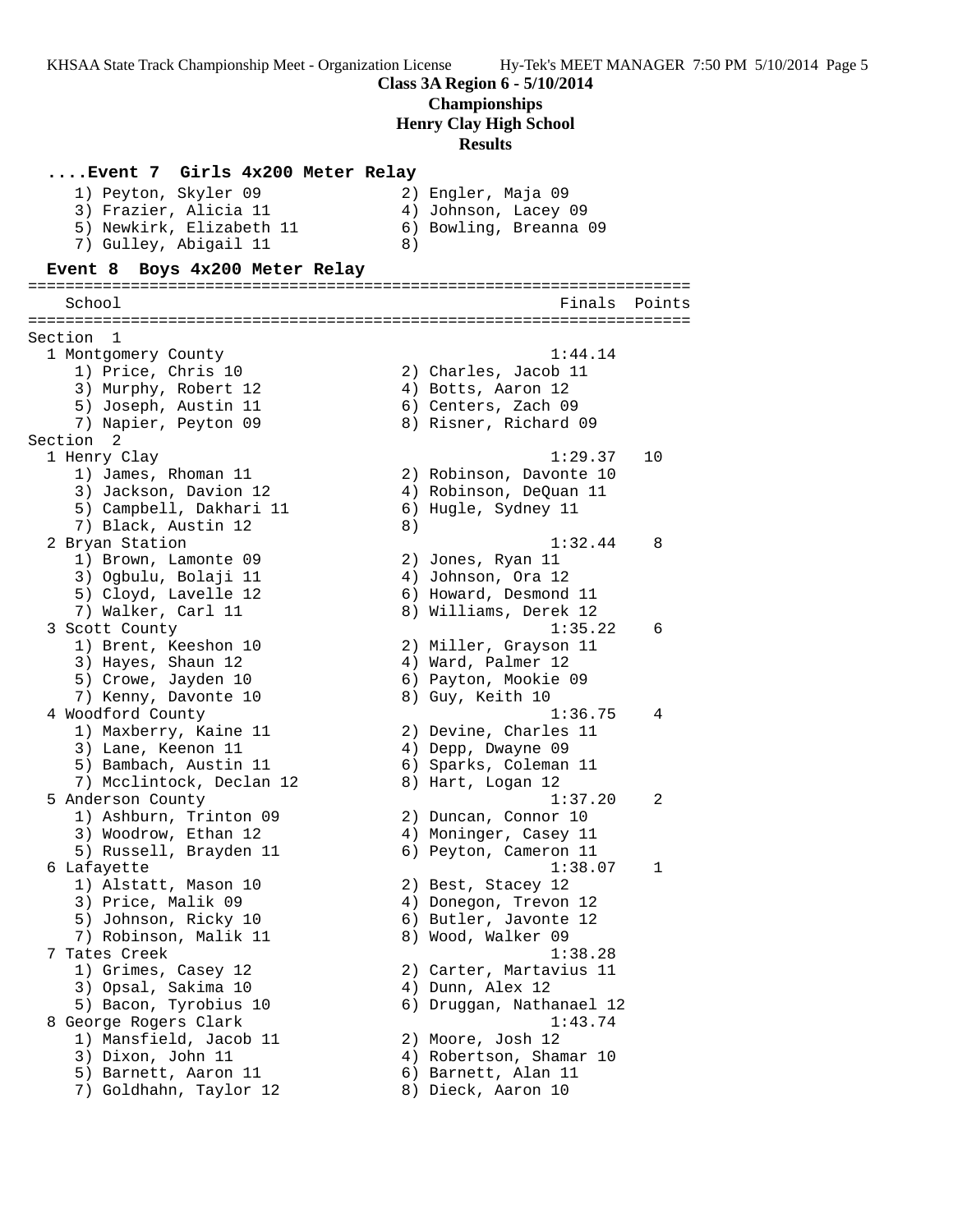**Championships**

**Henry Clay High School**

**Results**

#### **Event 9 Girls 1600 Meter Run**

| Name                                                           | Year School                           | Finals Points                              |                |
|----------------------------------------------------------------|---------------------------------------|--------------------------------------------|----------------|
| Section 1                                                      |                                       |                                            |                |
| 1 Guilfoil, Emma                                               | 12 Bryan Station                      | 5:29.31                                    | 10             |
| 2 Jarman, Adira                                                | 12 Woodford County 5:38.02            |                                            | - 8            |
| 3 Schaeffer, Eliza Jane                                        | 10 Henry Clay                         | 5:46.51                                    | 6              |
| 4 Anderson, Emma                                               | 12 Tates Creek 5:55.08                |                                            | $\overline{4}$ |
| 5 Ochenkowski, Daria                                           | 11 Henry Clay                         | 6:03.40                                    | 2              |
| 6 Hill, Mary Grace                                             | 11 Lafayette                          | 6:07.65                                    | $\mathbf{1}$   |
| 7 Mink, Kylie                                                  | 11 Woodford County 6:09.80            |                                            |                |
| 8 Lee, Mary                                                    | 12 Anderson County 6:11.70            |                                            |                |
| 9 Draper, Addyson                                              | 11 Paul Dunbar 6:20.16                |                                            |                |
| 10 Conway, Samantha                                            | 09 Scott County                       | 6:22.78                                    |                |
| 11 Botaka, Manuela                                             | 11 Bryan Station 6:33.82              |                                            |                |
| 12 Malik, Aliya                                                | 09 Paul Dunbar                        | 6:41.74                                    |                |
| 13 Gapp, Lydia                                                 | 11 George Rogers Clark 7:03.01        |                                            |                |
| 14 Mork, Emma                                                  | 09 George Rogers Clark 7:45.68        |                                            |                |
| -- Forrest, Marissa                                            | 10 Montgomery County                  | DNF                                        |                |
| Event 10 Boys 1600 Meter Run                                   |                                       |                                            |                |
| Name                                                           | ----------------------<br>Year School | Finals Points<br>:======================== |                |
| ================<br>$1.77$ $D$ $D$ $11.77$ $21$ $1.20000$ $10$ |                                       |                                            |                |

| 1 Young, Ben         | 11 Tates Creek         | 4:28.89 | 10             |
|----------------------|------------------------|---------|----------------|
| 2 Spencer, John      | 12 Lafayette           | 4:38.34 | 8              |
| 3 Mahmud, Malik      | 12 Paul Dunbar         | 4:39.65 | 6              |
| 4 Joy, Caleb         | 10 Lafayette           | 4:45.09 | $\overline{4}$ |
| 5 Sprague, Kyle      | 10 Tates Creek         | 4:49.88 | $\overline{2}$ |
| 6 Michael, Timmy     | 10 Paul Dunbar         | 4:50.11 | $\mathbf{1}$   |
| 7 Owens, Harrison    | 09 Bryan Station       | 4:53.31 |                |
| 8 Atkins, William    | 11 Henry Clay          | 4:54.87 |                |
| 9 Rhodes, John       | 11 Bryan Station       | 4:55.20 |                |
| 10 Feezor, Connor    | 10 Scott County        | 4:58.82 |                |
| 11 Zwygart, Zachary  | 11 Scott County        | 5:01.73 |                |
| 12 Brumley, Jacob    | 12 Anderson County     | 5:06.32 |                |
| 13 Jackson, Connor   | 11 Montgomery County   | 5:15.06 |                |
| 14 York, Guy         | 10 Henry Clay          | 5:16.14 |                |
| 15 Barnett, Alan     | 11 George Rogers Clark | 5:18.01 |                |
| 16 Leatherman, Slaid | 12 Woodford County     | 5:30.45 |                |
| 17 Franklin, Brian   | 10 Anderson County     | 5:51.76 |                |
| 18 Morris, Randy     | 10 George Rogers Clark | 5:59.87 |                |
| 19 Hillard, Joe      | 09 Montgomery County   | 6:32.32 |                |
|                      |                        |         |                |

#### **Event 11 Girls 4x100 Meter Relay**

======================================================================= School **Finals** Points **Points** ======================================================================= 1 George Rogers Clark 1:04.01 1) Charles, Megan 11 2) Geittmann, Heidi 10 3) Portwood, MacKenzie 12 4) Peterson, Allie 12 5) Honaker, Allison 09 6) Skinner, Sandra 11 Section 2 1 Bryan Station 49.09 10 1) Stewart, Dakesha 10 2) Wilkerson, Talor 09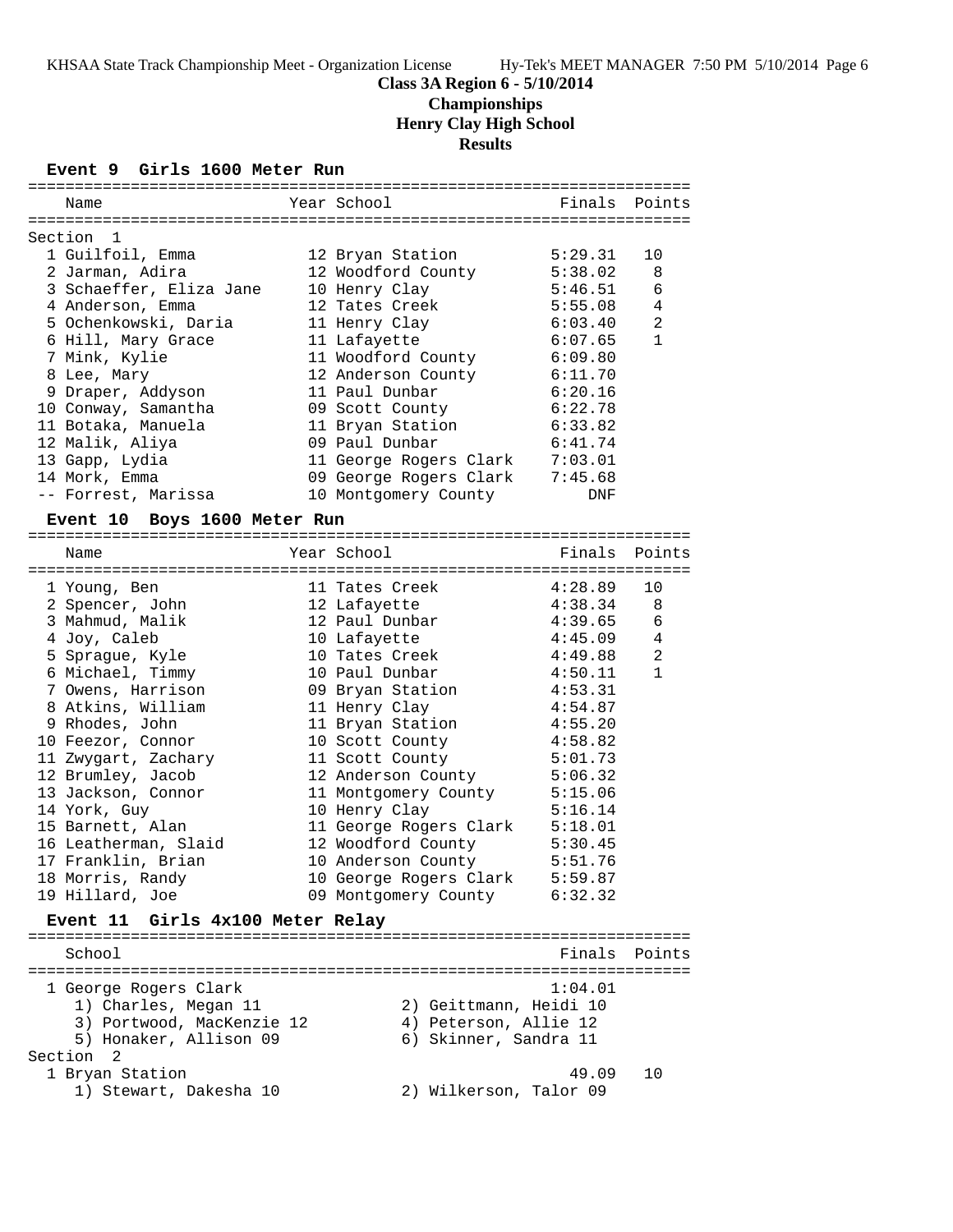**Championships**

**Henry Clay High School**

### **Results**

### **....Event 11 Girls 4x100 Meter Relay**

 3) Lyvers, Shania 12 4) Raglin, Brooke 09 5) Scott-Irvin, Alaykia 10 6) Bond, Jokenia 09 7) Irvin, Crystal 09 8) Wilson, Alexiah 10 2 Tates Creek 50.07 8 1) Barber, Natavia 12 2) Bentley, Tyanne 10 3) Hardin, Aneya 11 (4) Hardin, Alesia 10 5) Dixon, Markierra 11 (6) 3 Scott County 50.22 6 1) Christopher, Kena 11 1 2) Gay, Trinity 07 3) Thorn, Priscilla 11 4) Russell, Keiarie 09 5) Johnson, Jenna 09 6) Whitaker, Anne Marie 09 7) Hudson, Kadee 09 8) Sharp, Taylor 10 4 Henry Clay 62.90 and 1990 and 1991 and 1991 and 1991 and 1991 and 1991 and 1991 and 1991 and 1991 and 1991 and 19 1) Hastings, Makayla 09 2) Burdell, Daonmonique 10 3) Wood, Brianna 10 4) Henderson, Cierra 12 5) Briscoe, Kelsey 12 6) Smith, Asiah 10 5 Lafayette 54.62 2 1) England, Hunter 11 and 2) Winn, Nave 09 3) Reece, Ellie 09 4) Winn, LaTaya 09 5) Grange, Kayla 10 6) Bromagen, Bethany 10 6 Woodford County 56.76 1 1) Henninger, Sharon 11 2) Rose, Chelsea 09 3) Reister, Kennedy 10 4) Stilwell, Brooke 10 5) Herron, Bethany 12 (6) Grenfell, Natalie 10 7) Mckee, Natasha 09 8) Durham, Shayla 10 7 Montgomery County 58.19 1) Shkraba, Angelica 12 2) Engler, Maja 09 3) Peyton, Skyler 09 4) Johnson, Lacey 09 5) Frazier, Alicia 11 6) Gulley, Abigail 11 **Event 12 Boys 4x100 Meter Relay** ======================================================================= School Finals Points ======================================================================= Section 1 1 Tates Creek 46.83 1 1) Grimes, Casey 12 2) Carter, Martavius 11 3) Opsal, Sakima 10 (4) Ann, Alex 12 5) Bacon, Tyrobius 10 6) Druggan, Nathanael 12 Section 2<br>1 Henry Clay 1 Henry Clay 43.52 10 1) Campbell, Dakhari 11 2) Jackson, Davion 12 3) Hugle, Sydney 11 4) Robinson, DeQuan 11 5) James, Rhoman 11 6) Robinson, Davonte 10 7) Black, Austin 12 (8) 2 Bryan Station 44.31 8 1) Brown, Lamonte 09 2) Cloyd, Lavelle 12 3) Howard, Desmond 11  $\qquad \qquad \qquad$  4) Jones, Ryan 11 5) Johnson, Ora 12 6) Ogbulu, Bolaji 11 7) Walker, Carl 11 8) Williams, Derek 12 3 Scott County 44.49 6 1) Brent, Keeshon 10 2) Crowe, Jayden 10 3) Payton, Mookie 09 (4) Ward, Palmer 12 5) Hayes, Shaun 12 (6) Kenny, Davonte 10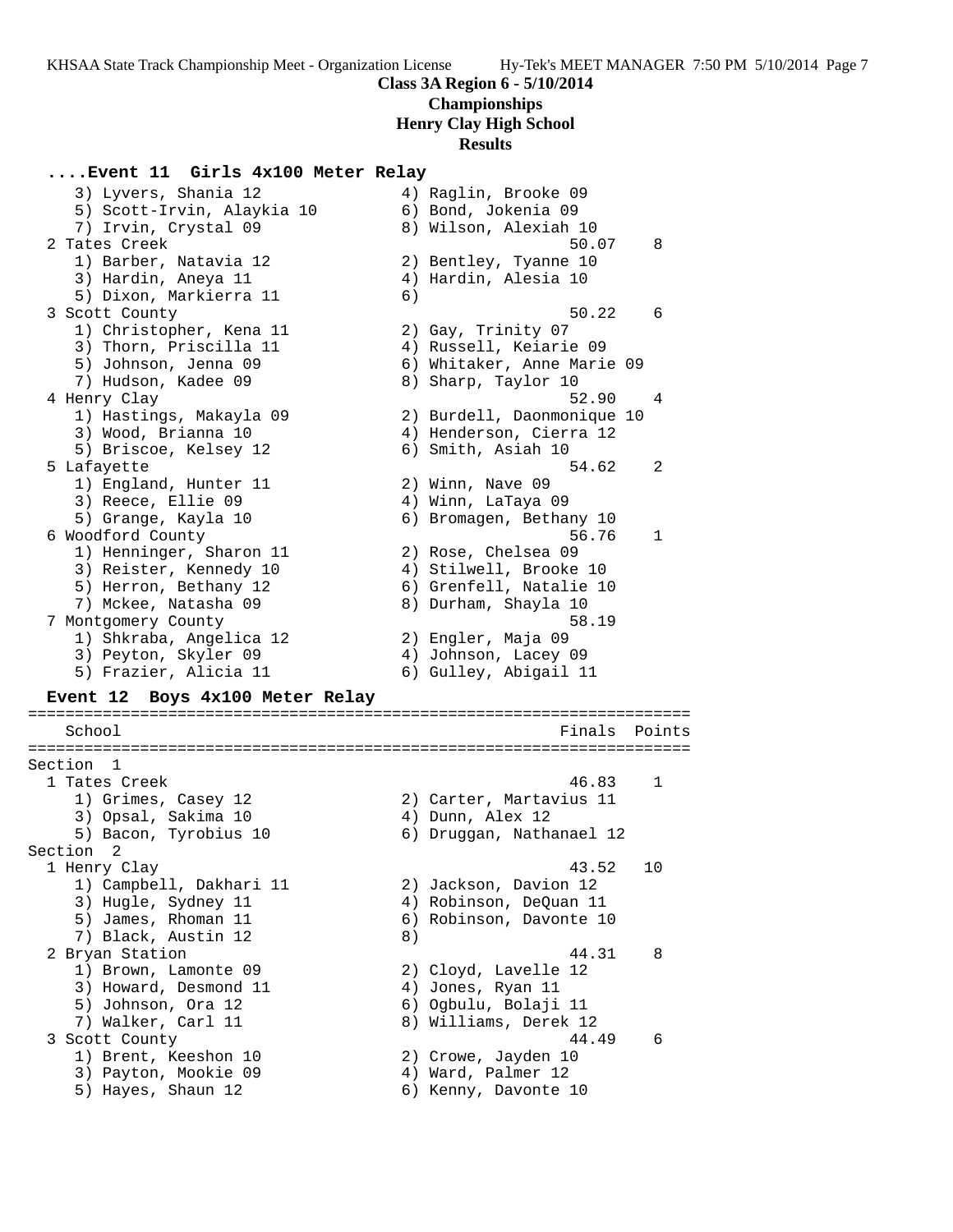# **Class 3A Region 6 - 5/10/2014 Championships**

**Henry Clay High School**

## **Results**

## **....Event 12 Boys 4x100 Meter Relay**

| 7) Carpenter, Tyler 11            | 8) Guy, Keith 10                         |         |               |
|-----------------------------------|------------------------------------------|---------|---------------|
| 4 Lafayette                       |                                          | 45.34   | 4             |
| 1) Alstatt, Mason 10              | 2) Butler, Javonte 12                    |         |               |
| 3) Donegon, Trevon 12             | 4) Price, Malik 09                       |         |               |
| 5) Johnson, Ricky 10              | 6) Robinson, Malik 11                    |         |               |
| 5 Woodford County                 |                                          | 46.50   | 2             |
| 1) Maxberry, Kaine 11             | 2) Sparks, Coleman 11                    |         |               |
| 3) Devine, Charles 11             | 4) Depp, Dwayne 09                       |         |               |
| 5) Hart, Logan 12                 | 6) Reed, Daiquan 09                      |         |               |
| 7) Ferrell, Tristan 09            | 8) Smith, Tyler 11                       |         |               |
| 6 Montgomery County               |                                          | 48.27   |               |
| 1) Murphy, Robert 12              | 2) Botts, Aaron 12                       |         |               |
| 3) Joseph, Austin 11              | 4) Price, Chris 10                       |         |               |
| 5) Charles, Jacob 11              | 6) Napier, Peyton 09                     |         |               |
| 7 George Rogers Clark             |                                          | 50.27   |               |
| 1) Mansfield, Jacob 11            | 2) Moore, Josh 12                        |         |               |
| 3) Dixon, John 11                 | 4) Robertson, Shamar 10                  |         |               |
| 5) Barnett, Aaron 11              | 6) Barnett, Alan 11                      |         |               |
| 7) Morris, Randy 10               | 8) Israel, Elijah 12                     |         |               |
| 8 Anderson County                 |                                          | 51.22   |               |
| 1) Ashburn, Trinton 09            | 2) Hansel, Kayden 09                     |         |               |
| 3) Fuller, Brandez 10             | 4) Gilkison, Ty 10                       |         |               |
| 5) Downing, Jacob 09              | 6) Peyton, Cameron 11                    |         |               |
| 7) Russell, Brayden 11            | 8)                                       |         |               |
| Event 13 Girls 400 Meter Dash     |                                          |         |               |
|                                   |                                          |         |               |
|                                   | Year School                              |         | Finals Points |
| Name                              |                                          |         |               |
|                                   |                                          |         |               |
| Section 1                         |                                          |         |               |
| 1 Dake, Janet                     | 10 Woodford County                       | 1:17.23 |               |
| 2 Charles, Megan                  | 11 George Rogers Clark 1:22.87           |         |               |
| Section 2                         |                                          |         |               |
| 1 Hall, Courtney                  | 12 Scott County                          | 1:04.28 |               |
| 2 Claypoole, Sydney               | 09 Montgomery County                     | 1:04.87 |               |
| 3 Taylor, Oasya                   | 09 Tates Creek                           | 1:05.84 |               |
| 4 Dixon, Markierra                | 11 Tates Creek                           | 1:06.96 |               |
| 5 Cremeans, Bailey                | 12 Lafayette                             | 1:08.33 |               |
| 6 Brown, Jorde                    | 09 Scott County                          | 1:08.66 |               |
| Section 3                         |                                          |         |               |
| 1 Wilkerson, Talor                | 09 Bryan Station                         | 59.68   | 10            |
| 2 Edwards, Laura                  | 11 Paul Dunbar                           | 1:00.75 | 8             |
| 3 Jones, Desarae                  | 10 Bryan Station                         | 1:01.39 | 6             |
| 4 Jones, Sydney                   | 12 Paul Dunbar                           | 1:01.63 | 4             |
| 5 Briscoe, Kelsey                 | 12 Henry Clay                            | 1:02.15 | 2             |
| 6 Smith, Asiah                    | 10 Henry Clay                            | 1:02.88 | $\mathbf{1}$  |
| 7 Buser, Elle<br>8 Satterly, Abby | 08 Anderson County<br>07 Anderson County | 1:02.94 |               |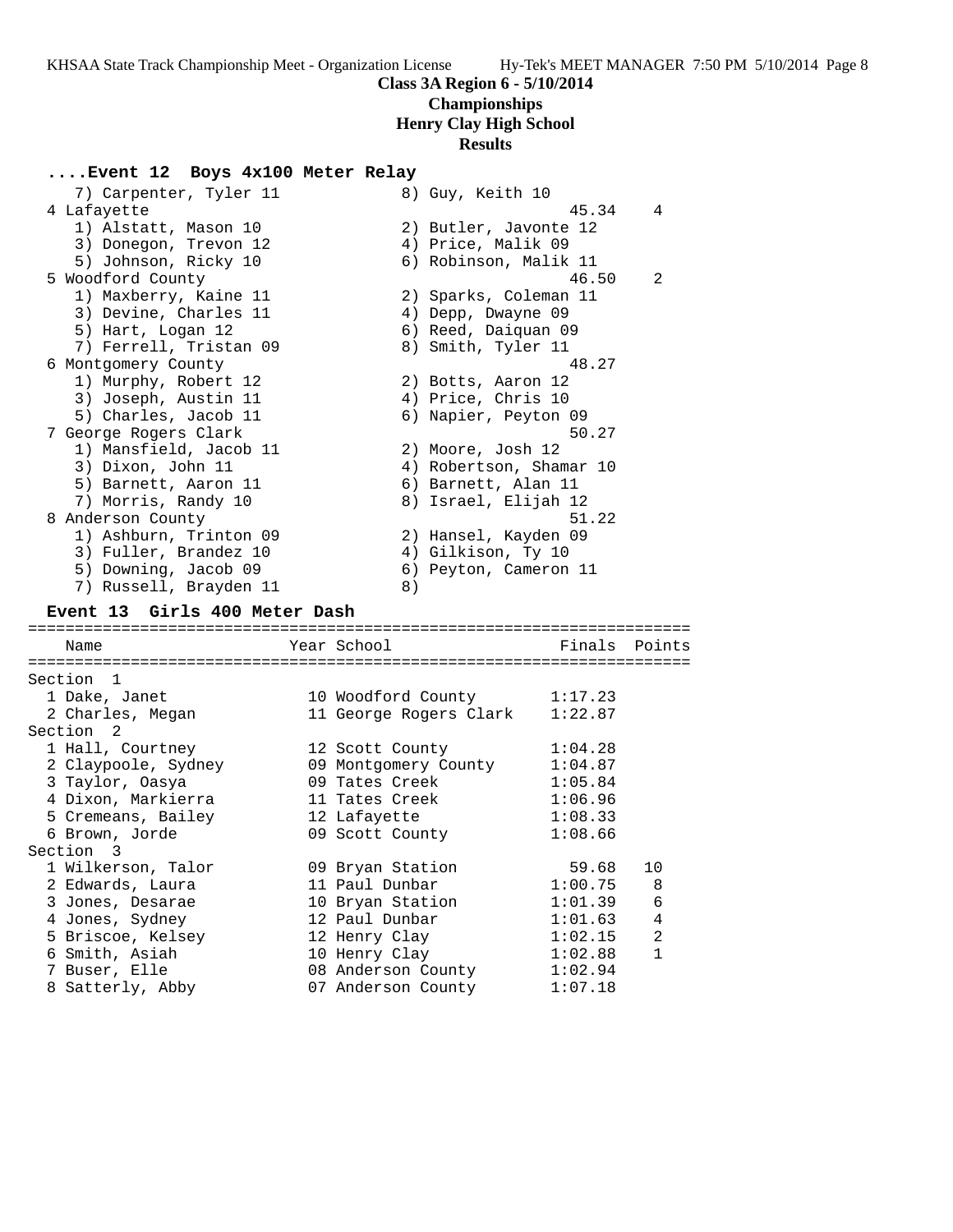# **Championships**

**Henry Clay High School**

**Results**

## **Event 14 Boys 400 Meter Dash**

| Name                             | Year School                | Finals  | Points        |
|----------------------------------|----------------------------|---------|---------------|
|                                  |                            |         |               |
| Section <sub>2</sub>             |                            |         |               |
| 1 Donegon, Trevon                | 12 Lafayette               | 51.89   | 2             |
| 2 Sayers, Connor                 | 12 Paul Dunbar             | 53.52   |               |
| 3 Terry, Parker                  | 09 Tates Creek             | 53.66   |               |
| 4 Druggan, Nathanael             | 12 Tates Creek             | 54.02   |               |
| 5 Thomas, Jordan                 | 09 Lafayette               | 54.33   |               |
| 6 Mcclintock, Declan             | 12 Woodford County         | 58.23   |               |
| 7 Shrout, Aaron                  | 09 Woodford County         | 59.60   |               |
| 8 Mansfield, Jacob               | 11 George Rogers Clark     | 1:00.53 |               |
| Section 3                        |                            |         |               |
| 1 Robinson, Davonte              | 10 Henry Clay              | 49.65   | 10            |
| 2 Ogbulu, Bolaji                 | 11 Bryan Station           | 49.91   | 8             |
| 3 Moninger, Casey                | 11 Anderson County         | 51.56   | 6             |
| 4 Cloyd, Lavelle                 | 12 Bryan Station           | 51.83   | 4             |
| 5 Keene, Austin                  | 12 Henry Clay              | 52.34   | $\mathbf{1}$  |
| 6 Miller, Grayson                | 11 Scott County            | 52.49   |               |
| 7 Woodrow, Ethan                 | 12 Anderson County         | 52.99   |               |
| 8 Hayes, Shaun                   | 12 Scott County            | 54.03   |               |
| Event 15 Girls 300 Meter Hurdles |                            |         |               |
|                                  |                            |         |               |
| Name                             | Year School                |         | Finals Points |
|                                  |                            |         |               |
| Section 1                        |                            |         |               |
| 1 Vinegar, Tyra                  | 11 Paul Dunbar             | 52.12   |               |
| 2 Fish, Katherine                | 09 Henry Clay              | 53.51   |               |
| 3 Bowling, Breanna               | 09 Montgomery County       | 54.29   |               |
| 4 Crowe, Jorden                  | 09 Woodford County         | 55.68   |               |
| 5 Boggess, Kylie                 | 09 Anderson County 1:00.07 |         |               |
| 6 Risager-Schmidt, Karolin       | 11 Woodford County         | 1:04.87 |               |
| Section<br>2                     |                            |         |               |
| 1 Harris, Kaleshia               | 10 Paul Dunbar             | 48.18   | 10            |
| 2 Payton, Teairra                | 11 Bryan Station           | 49.11   | 8             |
| 3 Sims, Alorra                   | 09 Anderson County         | 49.32   | 6             |
| 4 Bloomfield, Catherine          | 12 Bryan Station           | 49.38   | 4             |
| 5 Homer, Maya                    | 09 Lafayette               | 50.89   | 2             |
| 6 Anthony, Sundhya               | 09 Tates Creek             | 52.11   | $\mathbf{1}$  |
| 7 Hardin, Alesia                 | 10 Tates Creek             | 53.60   |               |
| 8 Jones, Holly                   | 10 Lafayette               | 55.24   |               |
| Event 16 Boys 300 Meter Hurdles  |                            |         |               |
|                                  |                            |         |               |
| Name                             | Year School                |         | Finals Points |
|                                  |                            |         |               |
| Section 1                        |                            |         |               |
| 1 Shaffer, Derek                 | 11 Scott County            | 44.38   |               |
| 2 Burris, Brandon                | 12 George Rogers Clark     | 45.87   |               |
| 3 Hirohama, Keita                | 09 Lafayette               | 47.35   |               |
| 4 Lamb, Nick                     | 09 Woodford County         | 51.39   |               |
| 5 Hays, Dax                      | 09 Montgomery County       | 53.92   |               |
| Section<br>2                     |                            |         |               |
| 1 Howard, Desmond                | 11 Bryan Station           | 41.05   | 10            |
|                                  |                            |         |               |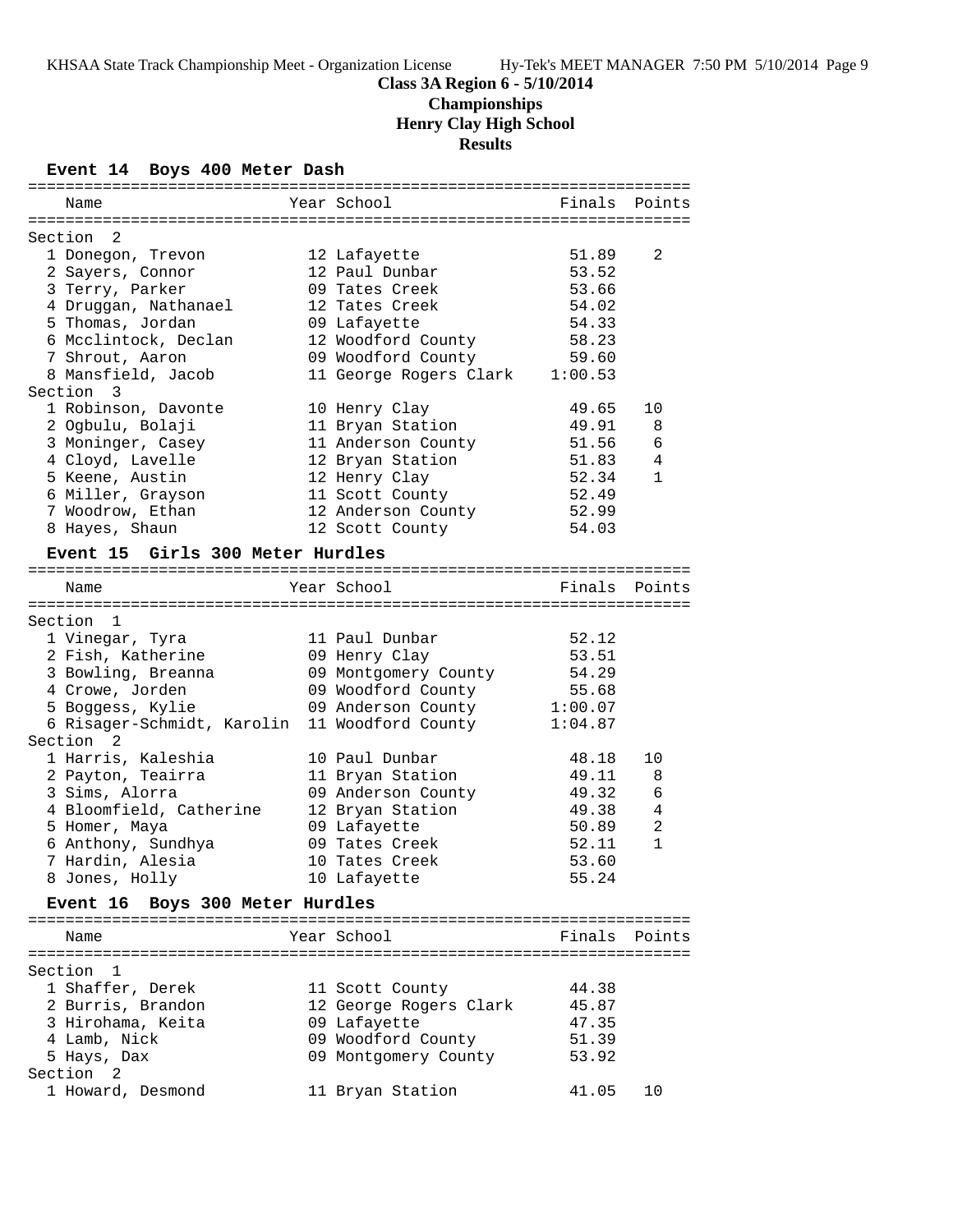### **Class 3A Region 6 - 5/10/2014**

**Championships**

**Henry Clay High School**

**Results**

### **....Event 16 Boys 300 Meter Hurdles**

| 2 Payton, Mookie   | 09 Scott County    | 41.50 | -8 |
|--------------------|--------------------|-------|----|
| 3 Duncan, Connor   | 10 Anderson County | 41.56 | -6 |
| 4 McCall, Isaiah   | 09 Bryan Station   | 42.91 | 4  |
| 5 Mattingly, Kris  | 11 Henry Clay      | 42.98 | 2  |
| 6 Russell, Brayden | 11 Anderson County | 43.96 |    |
| 7 Phillips, Noah   | 09 Lafayette       | 45.75 |    |
| 8 Black, Austin    | 12 Henry Clay      | 45.93 |    |

#### **Event 17 Girls 800 Meter Run**

### ======================================================================= Name The Year School Team Points Points ======================================================================= Section 1 1 Guilfoil, Emma 12 Bryan Station 2:23.07 10 2 Whaley, Ashley 12 Tates Creek 2:26.41 8 3 Jarman, Adira 12 Woodford County 2:26.41 6 4 Botaka, Noela 11 Bryan Station 2:31.08 4 5 Taulbee, Caitlin 12 Montgomery County 2:32.68 2 6 Clark, Jennie 10 Henry Clay 2:33.13 1 7 Leggas, Kristina 09 Lafayette 2:34.16 8 Haga, Lauren 09 Henry Clay 2:37.27 9 Plucinski, Mayah 11 Tates Creek 2:39.17 10 Graf, Carly 12 Woodford County 2:39.54 11 Woosley, Cassie 10 Scott County 2:39.71 12 Bledsoe, Maddie 12 Paul Dunbar 2:41.92 13 Hurst, Madison 10 Paul Dunbar 2:43.46 14 Hill, Mary Grace 11 Lafayette 2:52.43 15 Forrest, Marissa 10 Montgomery County 2:54.90

#### **Event 18 Boys 800 Meter Run**

======================================================================= Name The Year School The Finals Points ======================================================================= 1 Muhammad, Kendall 11 Paul Dunbar 1:56.12 10 2 Olige, Elijah 11 Paul Dunbar 1:58.58 8 3 Kilgore, Mitchell 12 Lafayette 2:03.73 6 4 Brookshire, Grayson 12 George Rogers Clark 2:04.46 4 5 Qazi, Harris 12 Henry Clay 2:04.69 2 6 Zwygart, Zachary 11 Scott County 2:06.71 1 7 Rhodes, John 11 Bryan Station 2:07.77 8 Parsons, Logan 12 Henry Clay 2:08.18 9 Byrd, Dorian 11 Bryan Station 2:08.56 10 Spencer, John 12 Lafayette 2:09.63 11 Dingle, Noel 09 Tates Creek 2:10.01 12 Graham, Matthew 12 Scott County 2:15.72 13 Ranseen, Robert 09 Tates Creek 2:16.68 14 Ortiz, Cruz 10 Montgomery County 2:18.60 15 Leatherman, Slaid 12 Woodford County 2:19.77 16 Barnett, Alan 11 George Rogers Clark 2:22.64 17 Borwig, Blake 09 Anderson County 2:26.99 18 Franklin, Brian 10 Anderson County 2:27.24 19 Charles, Caleb 09 Montgomery County 2:40.19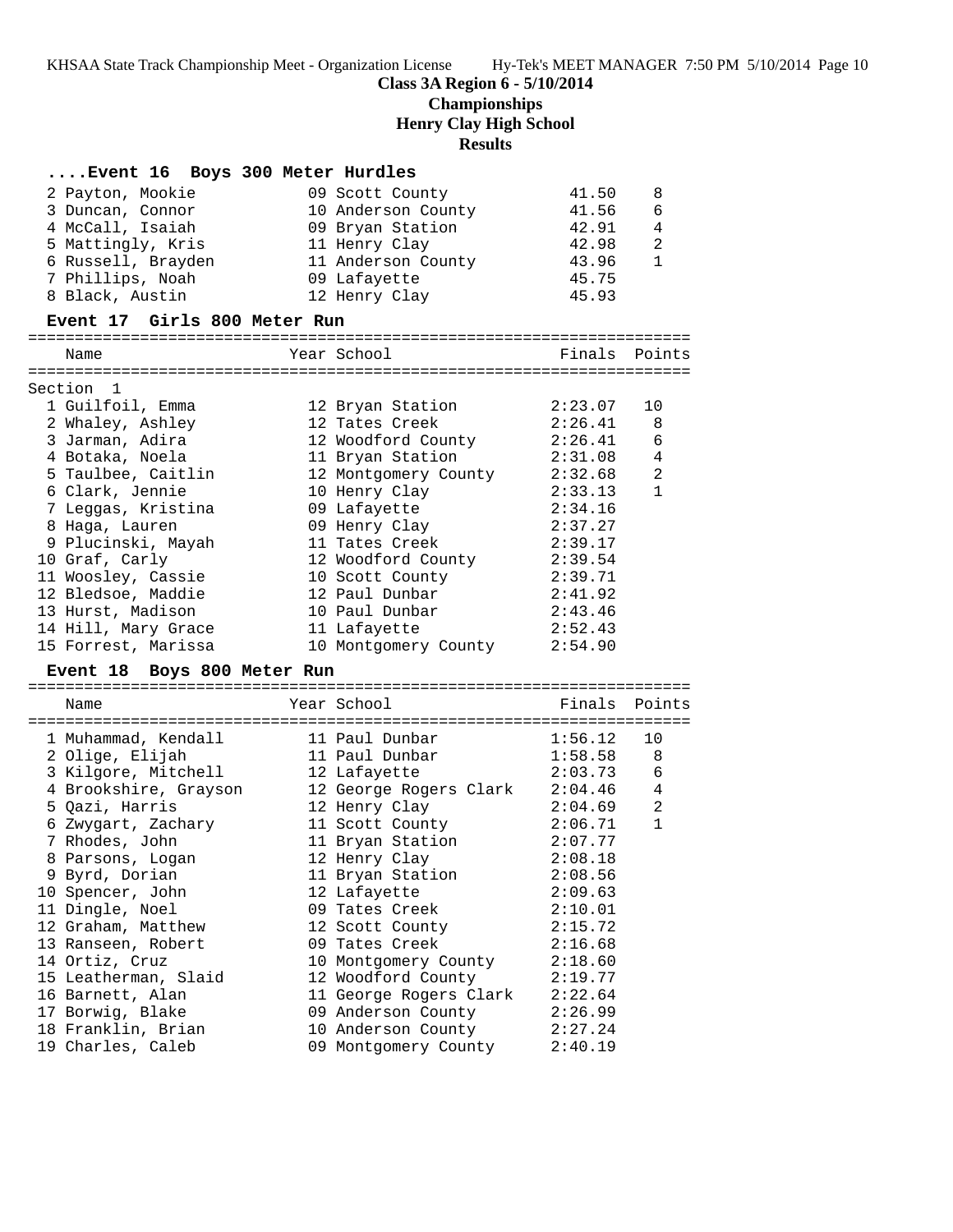## **Class 3A Region 6 - 5/10/2014 Championships Henry Clay High School Results**

## **Event 19 Girls 200 Meter Dash**

| Name                          | Year School            |          | Finals Points   |
|-------------------------------|------------------------|----------|-----------------|
|                               |                        |          |                 |
| 1 Ransdell, Izzy              | 10 Anderson County     | 31.59    |                 |
| 2 Portwood, MacKenzie         | 12 George Rogers Clark | 35.13    |                 |
| 3 Gulley, Abigail             | 11 Montgomery County   | 38.66    |                 |
| Section 2                     |                        |          |                 |
| 1 Briscoe, Kelsey             | 12 Henry Clay          | 27.86    |                 |
| 2 Henninger, Sharon           | 11 Woodford County     | 28.71    |                 |
| 3 Whitaker, Anne Marie        | 09 Scott County        | 28.83    |                 |
| 4 Satterly, Abby              | 07 Anderson County     | 29.00    |                 |
| 5 Reece, Ellie                | 09 Lafayette           | 29.29    |                 |
| 6 Grenfell, Natalie           |                        | 29.75    |                 |
| Section 3                     | 10 Woodford County     |          |                 |
|                               |                        |          |                 |
| 1 Raglin, Brooke              | 09 Bryan Station       | 25.40    | 10              |
| 2 Barber, Natavia             | 12 Tates Creek         | 25.52    | 8               |
| 3 Lyvers, Shania              | 12 Bryan Station       | 25.86    | 6               |
| 4 Gay, Trinity                | 07 Scott County        | 26.09    | 4               |
| 5 Hardin, Aneya               | 11 Tates Creek         | 26.69    | 2               |
| 6 Edwards, Laura              | 11 Paul Dunbar         | 27.17    | $\mathbf{1}$    |
| 7 Smith, Asiah                | 10 Henry Clay          | 27.17    |                 |
| 8 Slater, Grace               | 09 Paul Dunbar         | 27.66    |                 |
|                               |                        |          |                 |
| Event 20 Boys 200 Meter Dash  |                        |          |                 |
|                               | Year School            |          |                 |
| Name                          |                        |          | Finals Points   |
|                               |                        |          |                 |
| Section 1                     |                        |          |                 |
| 1 Dixon, John                 | 11 George Rogers Clark | 25.67    |                 |
| 2 Ashburn, Trinton            | 09 Anderson County     | 26.63    |                 |
| 3 Moore, Josh                 | 12 George Rogers Clark | 27.02    |                 |
| Section 2                     |                        |          |                 |
| 1 Miller, Grayson             | 11 Scott County        | 23.53    |                 |
| 2 Depp, Dwayne                | 09 Woodford County     | 23.88    |                 |
| 3 Maxberry, Kaine             | 11 Woodford County     | 24.42    |                 |
| 4 Opsal, Sakima               | 10 Tates Creek         | 24.94    |                 |
| 5 Botts, Aaron                | 12 Montgomery County   | 25.06    |                 |
| 6 Dunn, Alex                  | 12 Tates Creek         | 25.26    |                 |
| Section 3                     |                        |          |                 |
| 1 Robinson, DeQuan            | 11 Henry Clay          | 21.99    | 10              |
| 2 Ogbulu, Bolaji              | 11 Bryan Station       | 22.60    | 8               |
| 3 Coleman, Jayshawn           | 11 Paul Dunbar         | 22.80    | $6\overline{6}$ |
|                               |                        | 22.87    |                 |
| 4 Butler, Javonte             | 12 Lafayette           |          | 4               |
| 5 Cloyd, Lavelle              | 12 Bryan Station       | 22.96    | 2               |
| 6 James, Rhoman               | 11 Henry Clay          | 23.03    | 1               |
| 7 Moninger, Casey             | 11 Anderson County     | 23.65    |                 |
| Event 21 Girls 3200 Meter Run |                        |          |                 |
|                               |                        |          |                 |
| Name                          | Year School            | Finals   | Points          |
|                               |                        |          |                 |
| Section 1                     |                        |          |                 |
| 1 Covey, Maddie               | 09 Tates Creek         | 12:10.70 | 10              |
| 2 Martin, Regan               | 09 Woodford County     | 12:20.89 | 8               |
| 3 Schaeffer, Eliza Jane       | 10 Henry Clay          | 12:32.90 | 6               |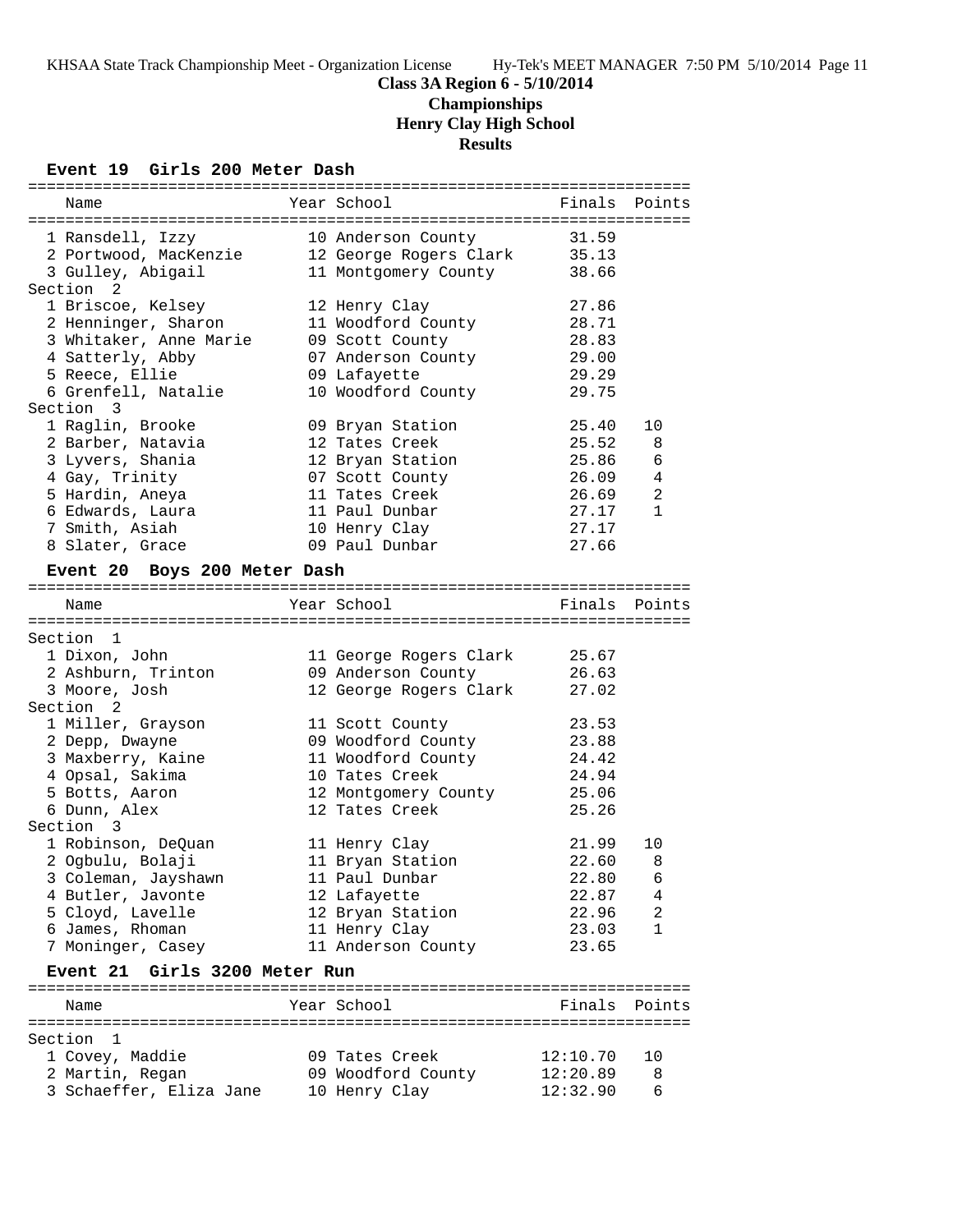### **Class 3A Region 6 - 5/10/2014**

**Championships**

**Henry Clay High School**

**Results**

#### **....Event 21 Girls 3200 Meter Run**

| 4 Cornette, Mia     | 12 Woodford County | 12:55.87 | 4             |
|---------------------|--------------------|----------|---------------|
| 5 Sales, Lorren     | 12 Tates Creek     | 13:04.67 | $\mathcal{L}$ |
| 6 Mackey, Katherine | 12 Henry Clay      | 13:21.47 |               |
| 7 Lee, Mary         | 12 Anderson County | 13:30.57 |               |
| 8 Draper, Addyson   | 11 Paul Dunbar     | 13:50.47 |               |
| 9 Teal, Reilly      | 11 Paul Dunbar     | 14:00.79 |               |
| 10 Botaka, Manuela  | 11 Bryan Station   | 14:24.29 |               |
| 11 Fletcher, Myah   | 11 Scott County    | 14:31.64 |               |

### **Event 22 Boys 3200 Meter Run**

======================================================================= Name Year School Finals Points ======================================================================= 1 Murphy, Kadesh 11 Lafayette 9:50.44 10 2 Young, Ben 11 Tates Creek 9:50.86 8 3 Mortimer, Alex 09 Tates Creek 10:00.44 6 4 Ash, Joseph 12 Paul Dunbar 10:26.37 4 5 Murphy, Zach 12 Lafayette 10:32.66 2 6 Atkins, William 11 Henry Clay 10:40.99 1 7 Mcguire, Ryan 12 Montgomery County 10:49.09 8 Brumley, Jacob 12 Anderson County 10:52.98 9 Bradshaw, Kyle 09 Paul Dunbar 11:02.37 10 Mudrak, Brian 11 Scott County 11:03.29 11 Reveal, Logan 12 Scott County 11:03.50 12 Castillo, Brandon 10 Henry Clay 11:43.55 13 Barnett, Aaron 11 George Rogers Clark 11:51.07 14 Tran, Daonanh 09 Bryan Station 11:59.44 15 Gettlefinger, Abram 09 Anderson County 12:29.81 16 Jackson, Connor 11 Montgomery County 13:31.03

17 Morris, Randy 10 George Rogers Clark 13:41.86

#### **Event 23 Girls 4x400 Meter Relay**

| School                   | Finals Points           |
|--------------------------|-------------------------|
|                          |                         |
| 1 Montgomery County      | 5:07.84                 |
| 1) Taulbee, Caitlin 12   | 2) Forrest, Marissa 10  |
| 3) Gulley, Abigail 11    | 4) Johnson, Lacey 09    |
| 5) Bowling, Breanna 09   | 6) Claypoole, Sydney 09 |
| 7) Newkirk, Elizabeth 11 | 8)                      |
| 2 George Rogers Clark    | 5:17.03                 |
| 1) Charles, Megan 11     | 2) Gapp, Lydia 11       |
| 3) Gaunce, Alyssa 09     | 4) Geittmann, Heidi 10  |
| 5) Honaker, Allison 09   | 6) Mork, Emma 09        |
| 7) Peterson, Allie 12    | 8)                      |
| Section <sub>2</sub>     |                         |
| 1 Bryan Station          | 4:02.17<br>1 O          |
| 1) Payton, Teairra 11    | 2) Irvin, Crystal 09    |
| 3) Jones, Desarae 10     | 4) Wilkerson, Talor 09  |
| 5) Botaka, Noela 11      | 6) Raglin, Brooke 09    |
| 7) Stewart, Dakesha 10   | 8) Lyvers, Shania 12    |
| 2 Tates Creek            | 4:08.26<br>8            |
| 1) Barber, Natavia 12    | 2) Bentley, Tyanne 10   |
| 3) Brooks, Waveney 08    | 4) Hardin, Aneya 11     |
|                          |                         |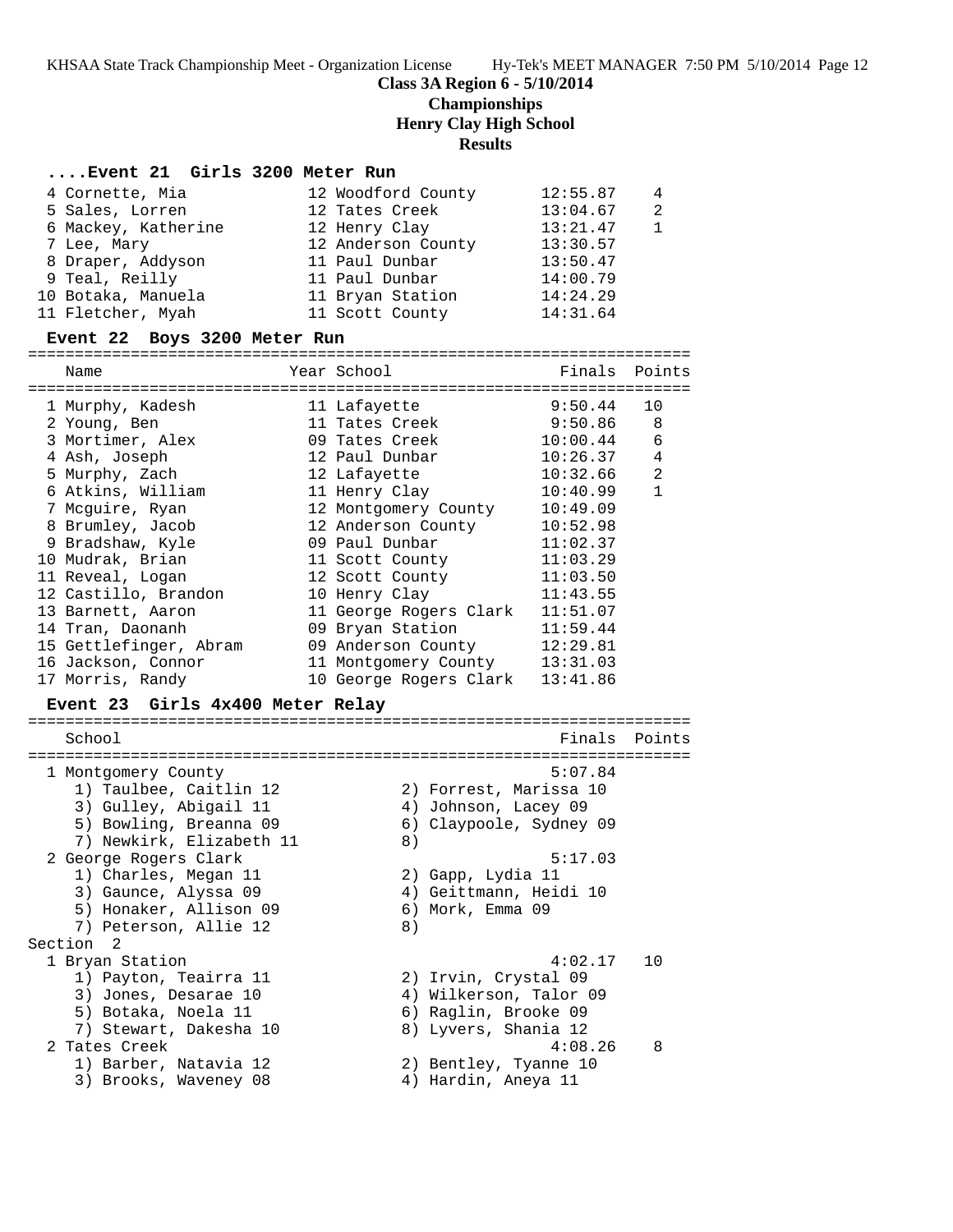## **Class 3A Region 6 - 5/10/2014 Championships Henry Clay High School**

# **Results**

## **....Event 23 Girls 4x400 Meter Relay**

| 5) Hardin, Alesia 10<br>3 Paul Laurence Dunbar |    | 6) Whaley, Ashley 12<br>4:10.68 | 6      |
|------------------------------------------------|----|---------------------------------|--------|
| 1) Jones, Sydney 12                            |    | 2) Edwards, Laura 11            |        |
| 3) Harris, Kaleshia 10                         |    | 4) Slater, Grace 09             |        |
| 5) Johnson, Antonea 12                         |    | 6) Vinegar, Tyra 11             |        |
| 7) Teal, Reilly 11                             | 8) |                                 |        |
| 4 Henry Clay                                   |    | 4:14.30                         | 4      |
| 1) Smith, Asiah 10                             |    | 2) Briscoe, Kelsey 12           |        |
| 3) Burdell, Daonmonique 10                     |    | 4) Hastings, Makayla 09         |        |
| 5) Wood, Brianna 10                            |    | 6) Henderson, Cierra 12         |        |
| 5 Scott County                                 |    | 4:25.64                         | 2      |
| 1) Brown, Jorde 09                             |    | 2) Russell, Keiarie 09          |        |
| 3) Sharp, Taylor 10                            |    | 4) Hall, Courtney 12            |        |
| 5)                                             |    | 6) Christopher, Kena 11         |        |
| 7) Gay, Trinity 07                             |    | 8) Thorn, Priscilla 11          |        |
| 6 Woodford County                              |    | 4:52.28                         | 1      |
| 1) Crowe, Jorden 09                            |    | 2) Graf, Carly 12               |        |
| 3) Mink, Kylie 11                              |    | 4) Jarman, Adira 12             |        |
| 5) Herron, Bethany 12                          |    | 6) Dake, Janet 10               |        |
| 7) Grenfell, Natalie 10                        | 8) |                                 |        |
| Event 24 Boys 4x400 Meter Relay                |    |                                 |        |
|                                                |    |                                 |        |
| School                                         |    | Finals                          | Points |
| ==========<br>Section 1                        |    |                                 |        |
| 1 Woodford County                              |    | 3:55.66                         |        |
| 1) Mcclintock, Declan 12                       |    | 2) Devine, Charles 11           |        |
| 3) Shrout, Aaron 09                            |    | 4) Sparks, Coleman 11           |        |
| 5) Richards, Malik 09                          |    | 6) Leatherman, Slaid 12         |        |
| 7) Depp, Dwayne 09                             |    | 8) Ferrell, Tristan 09          |        |
| 2 Montgomery County                            |    | 4:21.22                         |        |
| 1) Ortiz, Cruz 10                              |    | 2) Gagle, Hogan 12              |        |
| 3) Charles, Caleb 09                           |    | 4) Napier, Peyton 09            |        |
| 5) Charles, Jacob 11                           |    | 6) Spencer, Jacob 10            |        |
| 7) Wade, Jordan 11                             |    | 8) Mcguire, Ryan 12             |        |
| Section<br>$\overline{\phantom{0}}^2$          |    |                                 |        |
| 1 Henry Clay                                   |    | 3:24.12                         | 10     |
| 1) Keene, Austin 12                            |    |                                 |        |
| 3) Campbell, Dakhari 11                        |    | 2) James, Rhoman 11             |        |
|                                                |    |                                 |        |
| 5) Robinson, DeQuan 11                         |    | 4) Robinson, Davonte 10         |        |
| 7) Jackson, Davion 12                          | 8) | 6) Mattingly, Kris 11           |        |
| 2 Paul Laurence Dunbar                         |    | 3:24.81                         | 8      |
| 1) Olige, Elijah 11                            |    | 2) Coleman, Jayshawn 11         |        |
| 3) Mahmud, Malik 12                            |    | 4) Muhammad, Kendall 11         |        |
| 5) Sayers, Connor 12                           |    | 6) Bargo, Hunter 09             |        |
| 7) Tan, Ethan 09                               | 8) |                                 |        |
| 3 Scott County                                 |    | 3:34.23                         | 6      |
| 1) Carpenter, Tyler 11                         |    | 2) Hayes, Shaun 12              |        |
| 3) Miller, Grayson 11                          |    | 4) Payton, Mookie 09            |        |
| 5) Moss, Clay 09                               |    | 6) Ward, Palmer 12              |        |
| 7) Zwygart, Zachary 11<br>4 Lafayette          |    | 8) Guy, Keith 10                |        |

1) Cybriwsky, Gabe 11 2) Thomas, Jordan 09